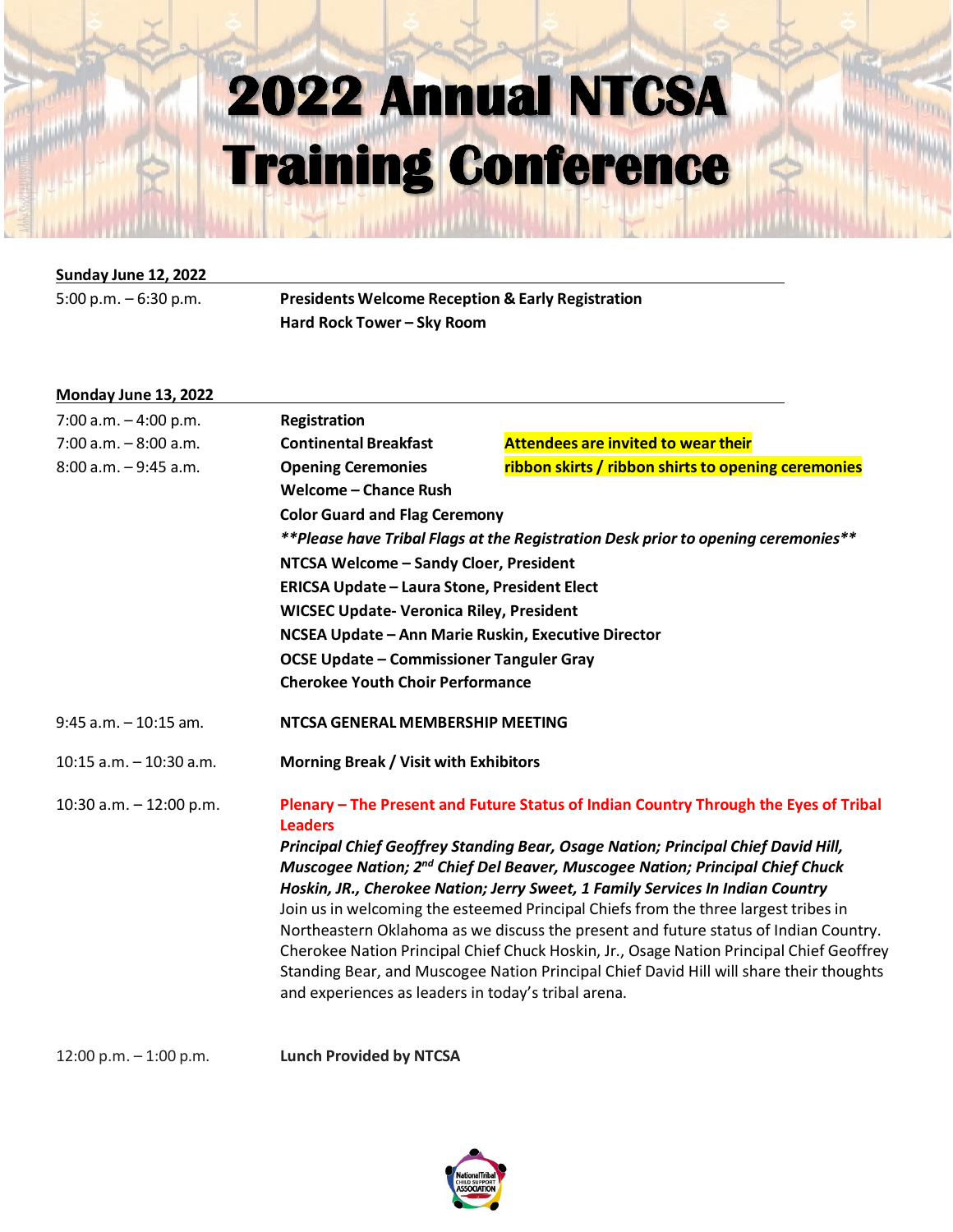#### 1:00 p.m. – 2:30 p.m. **Concurrent Workshops**

#### **Track A – Effective Operations / Federal 1115 Grants – Intergovernmental Case Processing Innovation Project**

#### *Willow "Sis" Horn, Fort Belknap Indian Community; Danita Herrera, Klamath Tribes; Beth Dittus, State of N. Dakota; Alison Johnson, Three Affiliated Tribes*

In September 2019, OCSE awarded funding to 7 states and 2 tribal child support agencies through the Intergovernmental Case Processing Innovation demonstration grant (PDF). The grantees included Fort Belknap Indian Community Child Support Enforcement Program (FBIC CSEP) in Montana; The Klamath Tribes from Oregon: and the State of North Dakota and the Three Affiliated Tribes in North Dakota. The Fort Belknap Indian Community Child Support Enforcement Program (FBIC CSEP) grant focused on gaining access to the Federal Parent Locator Service (FPLS) to help the FBIC CSEP locate parents, inform them of their financial obligations to the child(ren), establish child support orders and interact with noncustodial parents in a fair, meaningful, and conclusive manner. The Klamath Tribes grant also sought to complete the requirements to have direct access to the Federal Parent Locator Service portal. The State of North Dakota project with the Three Affiliated Tribes sought to increase collections on intergovernmental cases and improve intergovernmental case processing procedures by managing state and tribal referrals, transfers, and shared cases.

## **Track B – Front Line Heroes**

#### **Welcome New Workers, Ask Us Anything**

### *Stacey Koski, OneidaNation; Stacy Caudle, Kickapoo Tribe of Kansas; Ike Teesateskie, Eastern Band of Cherokee; Linda Moser-Buse, Ho-Chunk Nation*

One of the first things we learn as child support workers is that often we run into situations that are unique. The Welcome New Worker, Ask Us Anything session will be an interactive panel discussion with present and former child support workers from different regions and different roles. Questions and discussion will be facilitated and encouraged in this session; no child support topic is off limits!

### **Track C – Healing & Wellness Secondary Traumatic Stress & Self Care**

#### *Kimee Wind, University of Montana National Native Children's Trauma Center*

This training honors the experience of people in helping roles professionally and personally who are regularly exposed to the traumatic experiences of others. Participants will learn the definitions and concepts for secondary traumatic stress (STS), burnout, and compassion fatigue, as well as consider individual and organizational factors that contribute to the experience of negative symptoms.

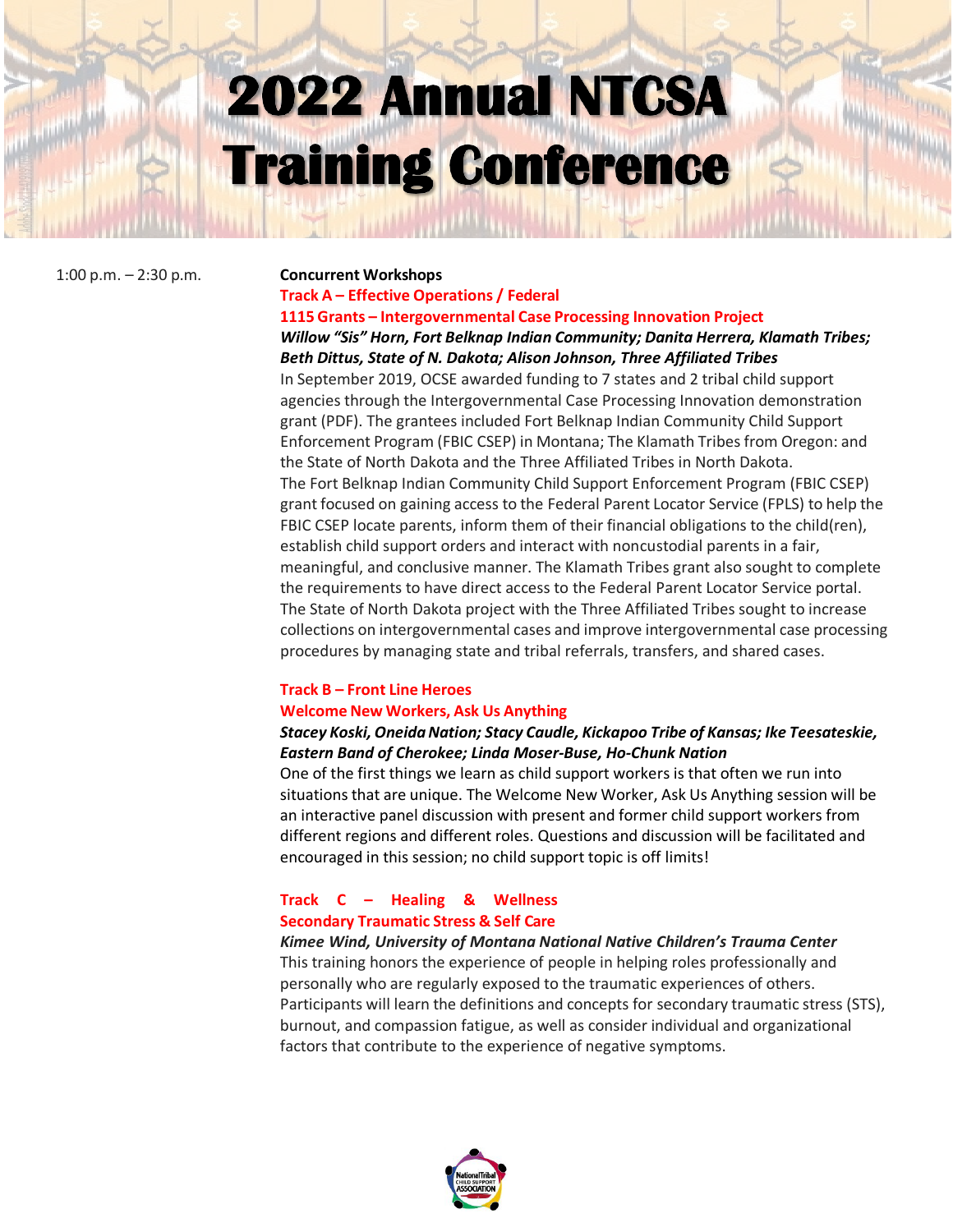#### **Track D – Holistic Partnerships**

**Understanding the Impact of the Cycle of Violence upon Families & A Tribal Approach to Working with FamiliesInvolved in this Cycle**

#### *Melissa Rupprecht, Delaware Tribe; Miriam Wathen, Delaware Tribe; Cynthia Burlison, Delaware Tribe; Shelby Lacey, Delaware Tribe; Laura Kuester, Help in Crisis Inc.; Krys Havenar, Help in Crisis Inc.*

This session is an excellent opportunity for front-line professionals to learn more about the impact the cycle of violence has upon families and listen in on how one tribal program is advocating for these families. The Help in Crisis representatives will be providing an overview of how violence impacts families and sharing their experiences while working in this field. The Delaware Tribe of Indians designed their children and families' services programs to work together for the betterment of their families. They will present an informative overview of how they collaborate together for their families within their tribal communities!

#### **Track E – Law & Order / Legal**

#### **Sovereignty Matters: McGirt'sImplicationsto the Jurisdiction of tribesin Oklahoma** *Chrissi Nimmo, Cherokee Nation*

This workshop will discuss both the civil and criminal jurisdictional landscape of Indian Country in Oklahoma in the wake of the landmark decision by the United States Supreme Court in *McGirt v. Oklahoma*, which held that the Reservation of the Muscogee (Creek) Nation has never been disestablished.

#### 2:30 p.m. – 2:45 p.m. **Afternoon Break / Visit with Exhibitors**

2:45 p.m. – 4:15 p.m. **Concurrent Workshops**

#### **Track A – Effective Operations / Federal**

#### **The OCSE Child Support Portal for Tribes**

#### *Jay Butler, OCSE; Courtney Garnand, OCSE*

OCSE's Child Support Portal provides Tribal child support users access to valuable Federal Parent Locator Service (FPLS) participant data to assist them with establishing, modifying, or enforcing child support obligations. Through an interactive application demonstration, we will cover the types of information available through the Federal Case Registry (FCR) Query, Locate, Department of Defense (DoD) Entitlement, and eEmployer applications on the Portal. In addition, we will provide a preview of the new Portal Communication Center that when expanded to Tribal users will allow secure communication, including the ability to exchange supporting documents, between tribes, states, employers, and other child support stakeholders.

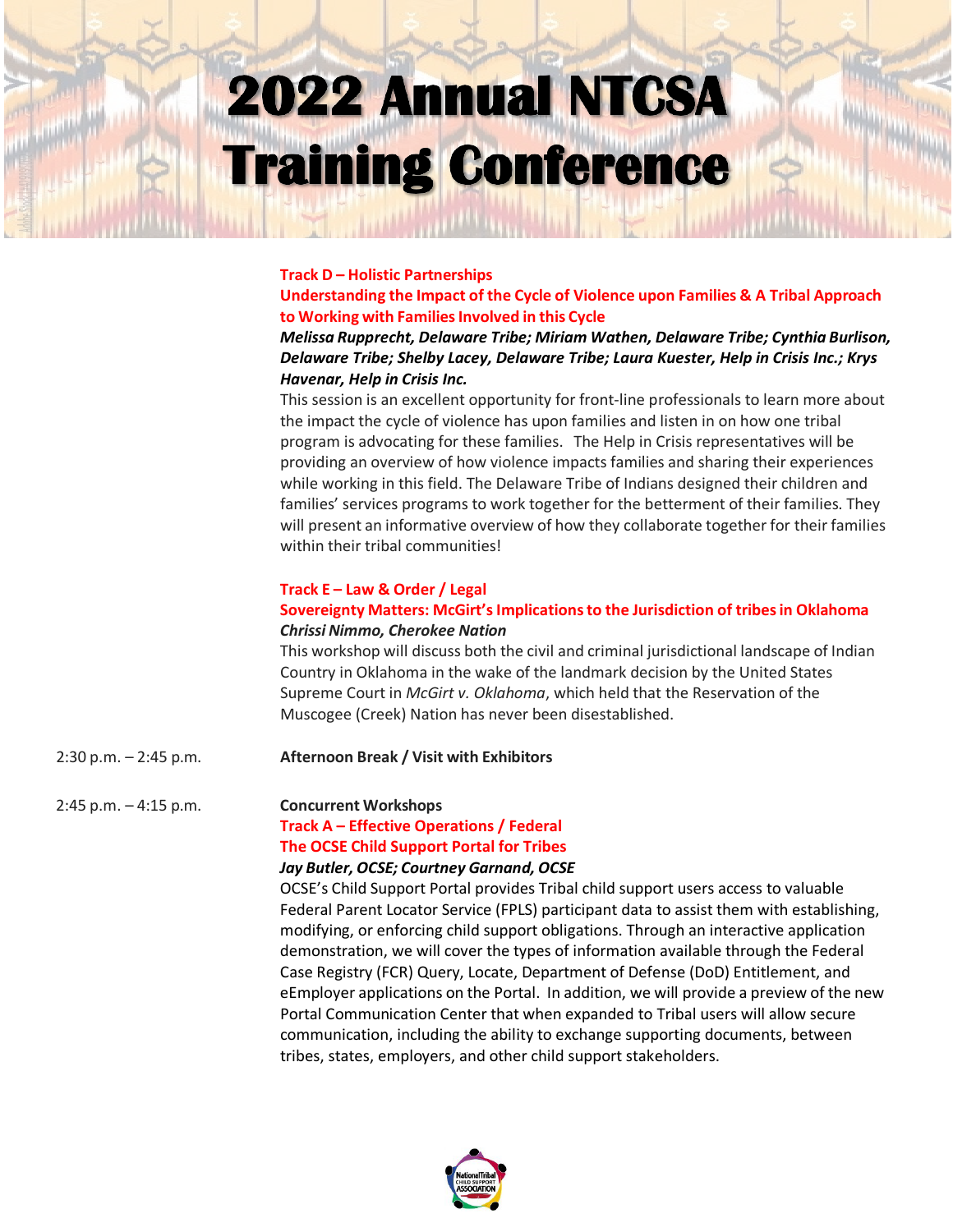#### **Track B – Front Line Heroes Child Support Potpourri Best Practices**

#### *Sunnie Bisonette, LCO; Jen McFaggan, LCO; Terri Lee Diaz, Mescalero Apache Tribe; Cateri Chavez-Cervantes, Mescalero Apache Tribe*

Come prepared to share your knowledge and be engaged in the Front-Line Child Support Potpourri Best Practices session for a free style, roundtable session designed to have an interactive discussion with session attendees on the many complex particulars and best practices of the Tribal IV-D world. Use this opportunity to collaborate with your colleagues and share best practices, issues/questions, and much more.

#### **Track C – Healing & Wellness**

### **Using Integrative Servicesto Address Addiction in a Tribal Setting**

#### *Anna Miler, Cherokee Nation; Ashley Lincoln, Cherokee Nation*

Through this workshop, participants will be provided an overview of Cherokee Nation's integrative approach to address opioid misuse within a Tribal population and understand the science and research behind Medication Assisted Treatment (MAT) and its effectiveness.

#### **Track D – Holistic Partnerships**

#### **Prisoner Re-Entry Simulation**

#### *Melissa Johnson, OCSE*

The Reintegration Simulation walks participants through the struggles and challenges faced by individuals who are transitioning from incarceration back into society. The goal of this simulation is for participants to gain an understanding of the significant obstacles faced by men and women attempting to navigate the system upon their release from incarceration and returning home to their communities. To walk in the shoes of one who is returning home gives invaluable insight for professionals who are tasked with helping those individuals achieve a successful reintegration.

#### **Track E – Law & Order / Legal**

#### **Tribal – State Collaborationsfor Successful Problem Solving**

#### *Justice Megan Cavanagh, Supreme Court Liaison to Tribal Courts*

Justice Megan Cavanagh will be speaking on the Tribal State Federal Judicial Forum. She will give a historical perspective on the creation of the Forum, detailing the process as well as explaining the climate of relationships between State and Tribal Courts at its

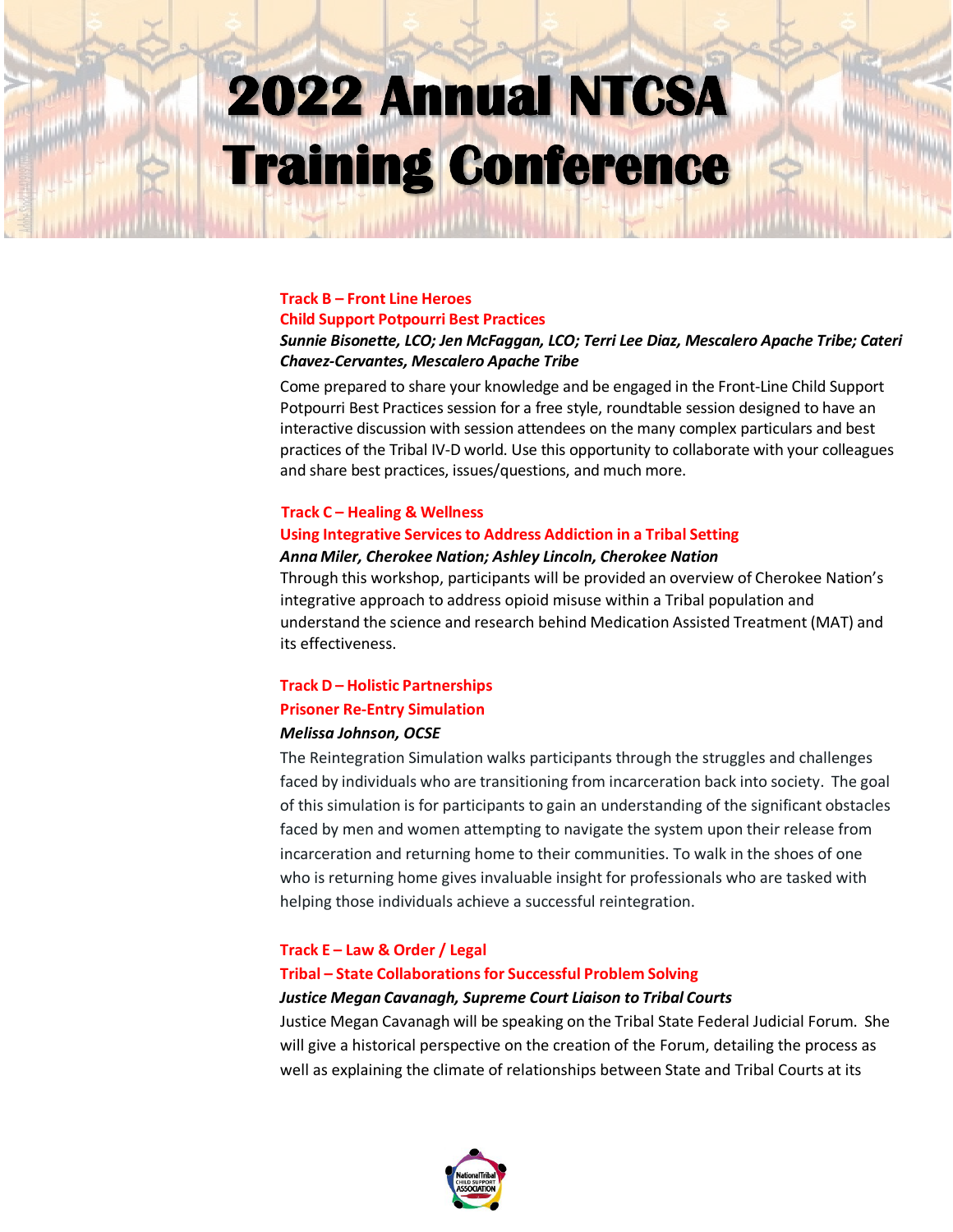inception. As the Forum liaison from the Supreme Court, Justice Cavanagh will discuss also the current state of the Forum. She will talk about how the Courts are working together to collaborate and learn from each other in areas such as Problem Solving and Peacemaking Courts.

## **Tuesday, June 14, 2022**

| 8:00 a.m. - 4:00 p.m.   | Registration                                                                                                                                                                                                                                                                                                                                                                                                                                                                                                                    |
|-------------------------|---------------------------------------------------------------------------------------------------------------------------------------------------------------------------------------------------------------------------------------------------------------------------------------------------------------------------------------------------------------------------------------------------------------------------------------------------------------------------------------------------------------------------------|
| 8:00 a.m. - 9:00 a.m.   | <b>Continental Breakfast</b>                                                                                                                                                                                                                                                                                                                                                                                                                                                                                                    |
| 9:00 a.m. - 10:15 a.m.  | <b>Plenary -</b><br><b>Chance Rush</b><br><b>Description Pending</b>                                                                                                                                                                                                                                                                                                                                                                                                                                                            |
| 10:15 a.m. - 10:30 a.m. | <b>Morning Break / Visit with Exhibitors</b>                                                                                                                                                                                                                                                                                                                                                                                                                                                                                    |
| 10:30 a.m.- 12:00 p.m.  | <b>Concurrent Workshops</b><br><b>Track A – Effective Operations / Federal</b><br><b>Budgets</b><br><b>Monica Adams, OCSE</b><br>Come to learn with other tribal child support program directors the inforr<br>need to fully understand the budget process to be able to educate yourse<br>and your tribal council. Budgets are necessary to maximize your child sup<br>funding to operate your child support program. OCSE will be the presente<br>information on authorized IV-D activities, which Tribal child support exper |
|                         | allowable, allocable and reasonable. Generally, these funds support the sa<br>benefits of staff, office supplies, certain equipment purchases, travel, trai<br>operating costs for the administration of the tribe's IV-D plan. The non-fee                                                                                                                                                                                                                                                                                     |

nation you lf, your staff port grant ers to provide nditures are alaries and benefits of staff, office supplies, certain equipment purchases, travel, training, and deral share of program expenditures may either be cash or a third-party (in-kind) donation. Both types of program expenditures must meet the guidelines for allowable costs and be reasonable and allocable to the child support program. *There will be a follow up opportunity to work on your individual budgets in the Multi-Purpose Room.*

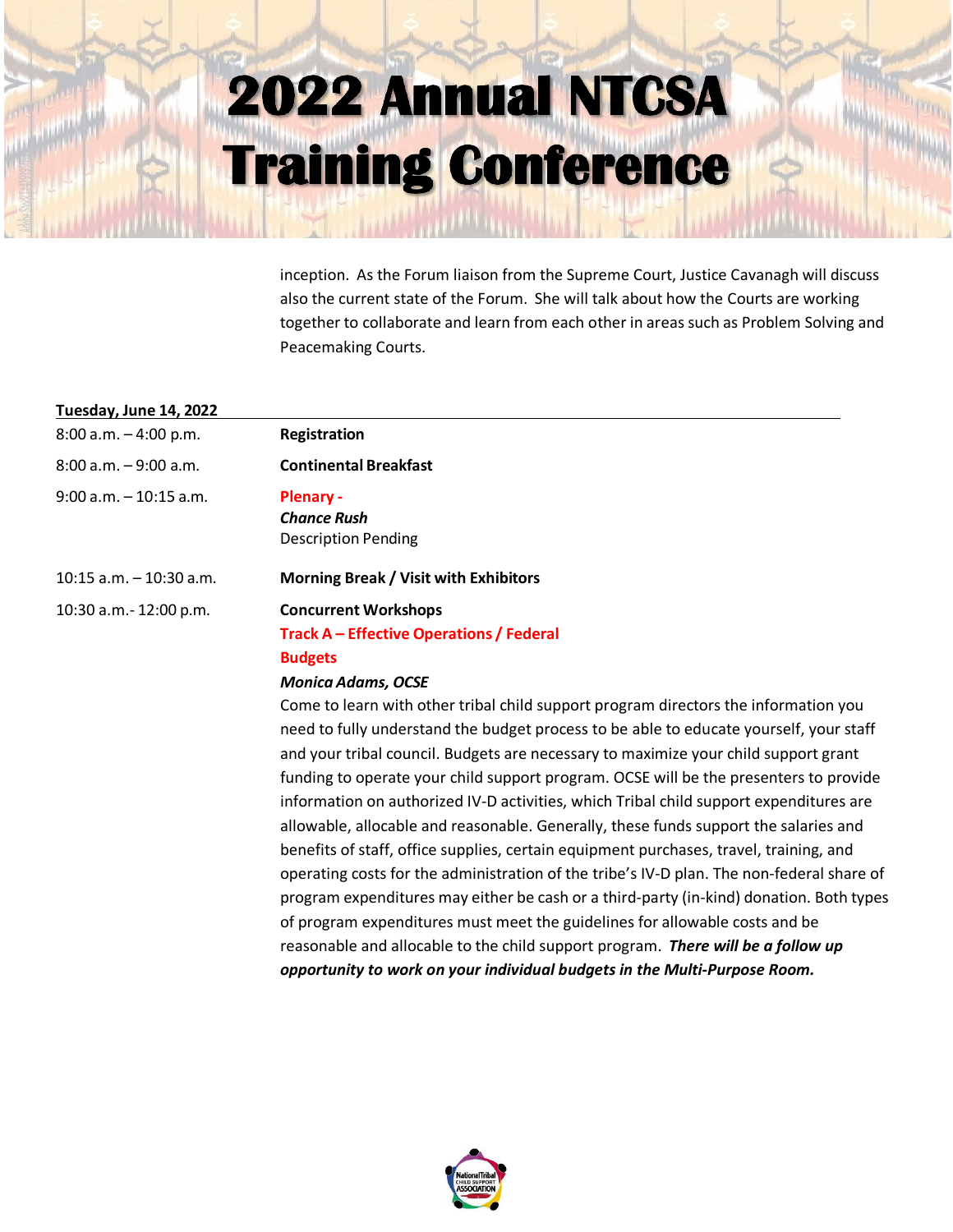#### **Track B – Front Line Heroes Financial Roundtable for Front Line Staff**

#### *Raegan Hendrickson, White Earth Nation; Jamie Wirth, White Earth Nation*

Finance workers, here is your chance to interact with other finance workers and discuss best practices. This session will highlight the finance departments of two diverse tribal child support agencies, as well as, their methods of receiving, recording, and distributing support payments. Got questions about the 34A, federal recording keeping requirements, or assigned arrears? This session is a great opportunity not only for professional development but to network with other finance professionals within the child support field.

#### **Track C – Healing & Wellness Families Today**

#### *Elysia Rodriguez, Ho-Chunk Nation; Lara Webb Fors, Public Knowledge*

Lara is a great resource on the UPA, and its forward-looking ideas on parentage. I will be surveying tribal codes and giving an overview of how tribes are addressing present and future issues in parentage. I will also be including case scenarios from tribal and nontribal jurisdictions.

## **Track D – Holistic Partnerships Addressing Alcohol and Drug Abuse Issues as Barriers to Child Support**

#### *Marsha Harlan, Legal Advocatesfor Indian Country*

This session will consider the ways our communities are being affected by alcohol and drug abuse and the systemic barriers these problems create for the health and welfare of our families. We will explore the options available for enforcing support orders against the backdrop of alcohol and drug abuse as well as the abandonment and criminal behaviors which are often subsequent to these ills. We will also examine ways to alleviate the hardships caused by addiction and its consequences.

#### **Track E – Law & Order / Legal**

## **Evolution of Child Support – What We Know Now vs. What We Knew Then** *Jerry Sweet, 1 Family Servicesin Indian Country; William Woods, Three Affiliated Tribes; Lisa Skenandore, SMI*

Join this panel discussion of the evolution of child support since its inception more than two decades ago. This panel of long-time and experienced tribal child support professionals will share the history of the tribal child support program as well as provide insight into lessons learned and what is envisioned for the future.

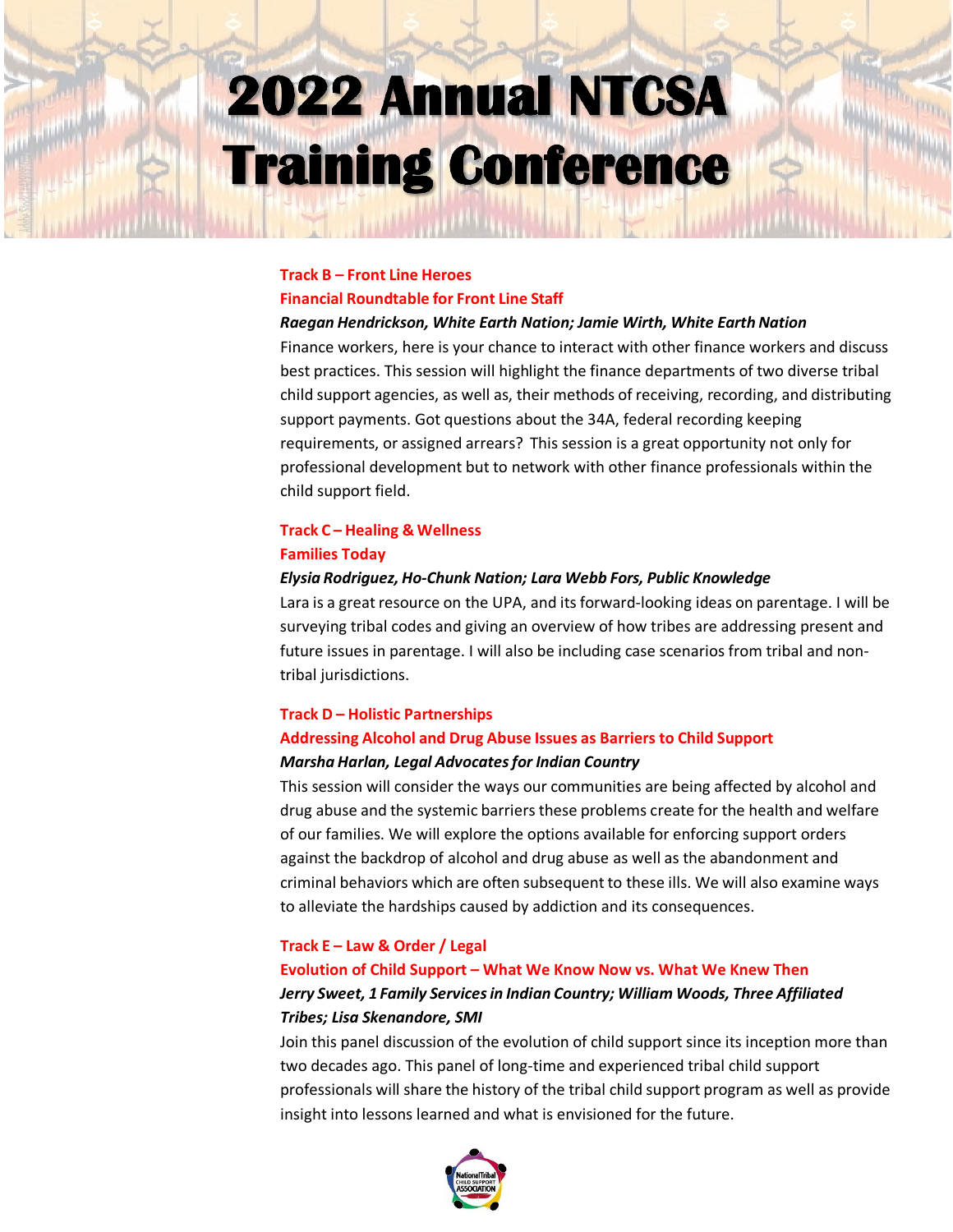12:00 p.m. – 1:00 p.m. **Lunch on Your Own**

#### 1:00 p.m. – 2:30 p.m. **Concurrent Workshops**

#### **Track A – Effective Operations / Federal Budget Amendments and How to Seek a Waiver of Non-Federal Share** *William Woods, Three Affiliated Tribes*

Session will address two subject areas. The first portion will ago through the steps necessary to amend a Tribal Child Support Plan. The session will include a power point presentation that addresses the 14 Federal Requirements to operate a IV-D Tribal Program, including what type of activities warrant a Plan Amendment. The second portion of the session will address how to submit to receive a Waiver of all or a portion of your Non-Federal Share of your annual program Budget.

#### **Track B – Front Line Heroes**

#### **Cyber Security Risksto Child Support Data in the Information Age**

#### *Danny Markley, OCSE; Linda Moser-Buse, Ho-Chunk Nation*

This workshop will discuss issues relating to the explosive increase of cybersecurity attacks relating to phishing scams, malware, and ransomware attacks to child support systems. This workshop will highlight the changing world of technology and its impact on the child support program with an emphasis placed on proactive measure and safeguarding requirements as they relate to child support data.

## **Track C – Healing & Wellness Unique Case Situations Roundtable**

#### *Jacalyn Ironmaker, Chippewa Cree;* **Kristen** *Degase, Cherokee Nation; Heather Snow, Osage Nation*

Join is for a roundtable discussion to discuss how your tribe deals with unique case situations in the areas of TANF referrals, child support guidelines and payments, paternity, and incarceration. Come prepared to discuss how your Tribal IV-D Program deals with the most unique or difficult situations regarding unemployed NCP's, employment assistance, non-payment, arrears negotiations, incarcerated NCP's, out of home placement, incarceration/contempt and any information that you think other colleagues would appreciate learning. Information & idea exchanging is key!

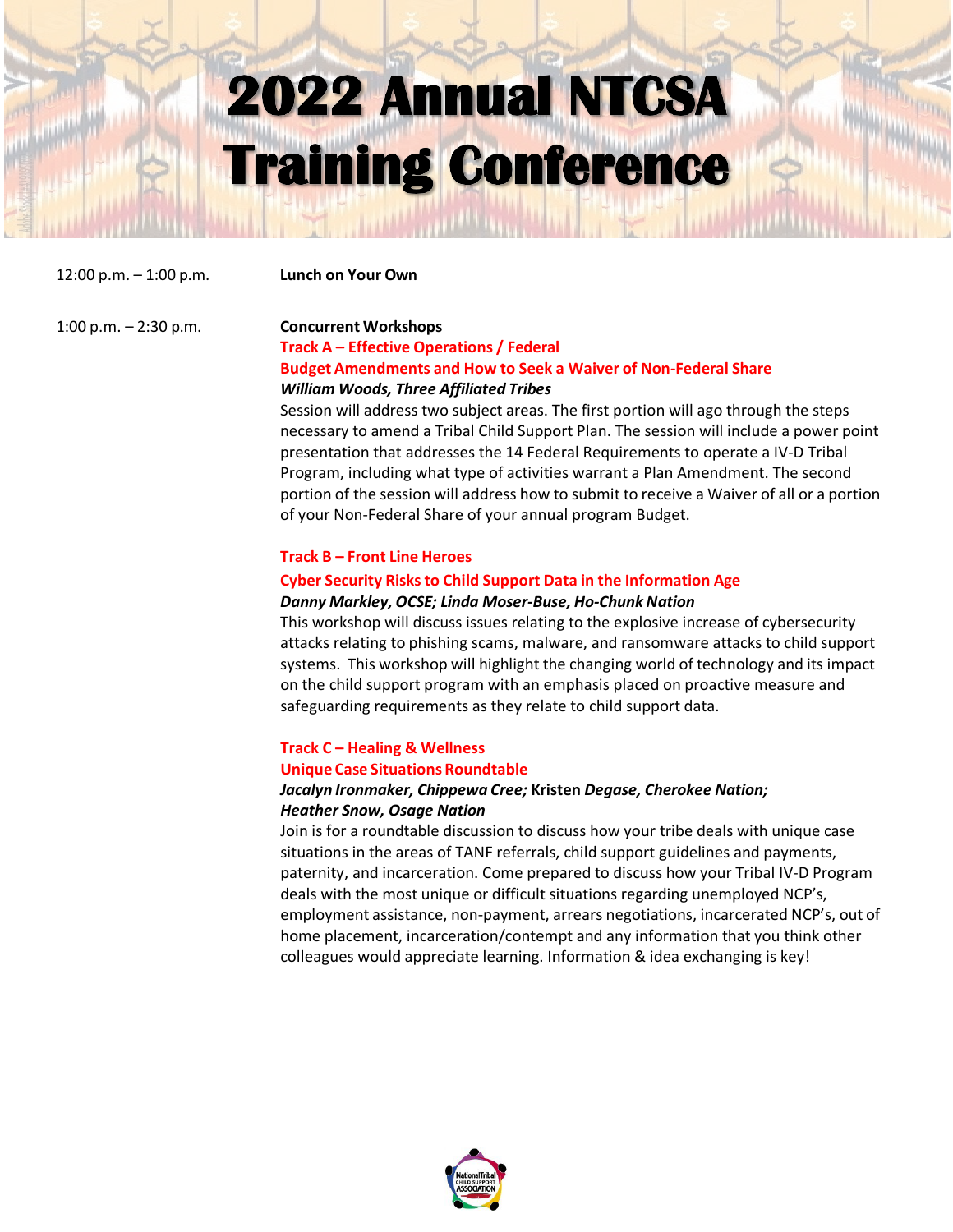#### **Track D – Holistic Partnerships**

#### **How Can We Be Better Partners, State & Tribal Collaborations**  *Susan Arkeketa, MuscogeeNation; Kara Pasqua, CherokeeNation; Carlissa Neal, Oklahoma CSS*

Join usfor this engaging panel discussion between tribal representatives Susan Arkeketa with the Muscogee (Creek) Nation Child Support Services, Kara Pasqua with the Cherokee Nation Office of Child Support Services and Tribal Liaison Carlissa Neal with Oklahoma Child Support Services as we discuss how to work together more efficiently and effectively to further our shared interests in providing child support services that best serve our customers.

## **Track E – Law & Order / Legal**

#### **Tribal Courts vs. State Courts – A Comparison**

#### *Marsha Harlan, Legal Advocatesfor Indian Country; Nicholas Palos, NY State Family Court*

Tribal Courts and State Courts have some differences when it comes to child support proceedings, but there are some similarities as well. This workshop will compare and contrast these two jurisdictional tribunals. Topics to be covered include paternity establishment, support establishment, modifications, contempt proceedings, unique enforcement tools, and much more. There will also be information pertaining to best practices for dealing with these courts provided during this session.

2:30 p.m. – 2:45 p.m. **Afternoon Break / Visit with Exhibitors**

#### 2:45 p.m. – 4:15 p.m. **Concurrent Workshops**

**Track A – Effective Operations / Federal**

**It's Electric: Best Practices for Developing Electronic Case Files**

#### *Chad Sawyer, OCSE; Roseann Reeves, Tulalip Tribes; Trina Schuyler, Oneida Tribe; Natalie Njoku, OCSE; Kaylee Campbell, Tulalip Tribes*

Have you experienced an increase in staff who are teleworking? Are they able to access case files remotely? This workshop will provide information on developing electronic case files and complying with security and privacy requirements of the Federal Information Security Management Act (FISMA) and Federal Risk and Authorization Management Program (FedRAMP). Participants will also learn best practices from the Oneida and Tulalip child support programs.

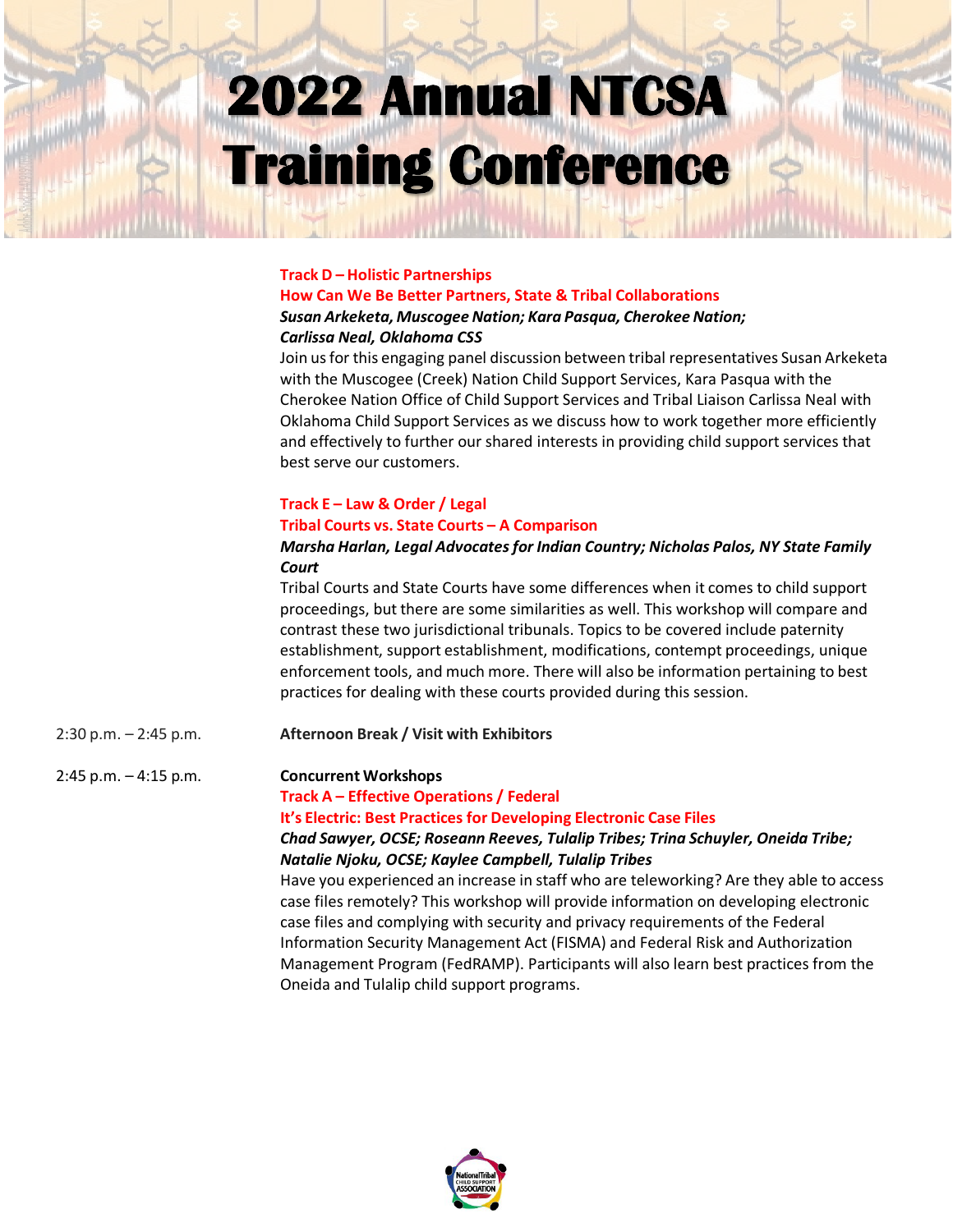## **Track B – Front Line Heroes Intergovernmental Child Support 101**

#### *Rob Velcoff, Intergovernmental Support Services*

Whether you are a newcomer to the world of interstate child support, or you are a more seasoned professional, this workshop is for you. The session starts with a beginners guide to processing interstate cases, including information on FFCCSOA vs UIFSA. Concepts to be discussed include establishment, jurisdiction, enforcement, registrations, modifications, of an order in another state for enforcement and/or modification, onejurisdiction vs two-jurisdiction cases, forms, electronic tools, and much more way secure communication portals and more. This will be an idea and information exchanging session!

#### **Track C – Healing & Wellness**

## **The Importance of Knowing Your Cultural Identity: A Storytelling Approach**

#### *Robert Lewis, Cherokee Nation*

Traditional Storytelling has always been an instructive teaching tool to impart cultural history, hunting lore or an underlying moral. Interactive storytelling is a technique that energizes the oral narrative by actively engaging the audience in a participatory manner. This method of storytelling physically involves the participants in the process of invigorating an old story with a new twist. Consider this presentation as another tool for communicating educational information, thereby enhancing others Cultural Knowledge/Learning base.

### **Track D – Holistic Partnerships Community Relationships & Outreach**

#### *Melinda McKevett-Isham, LCO; Shari Diamond, LCO*

Community Outreach aims to help and support those in need of certain services within our own community. In this session, we will be discussing different tools LCO Child Support uses to reach out and help our community members. Including the use of Social Media, Fuel Pump ads, Family Appreciation Day, Website Job Posting, and the use of our Tribal Child Support Portal.

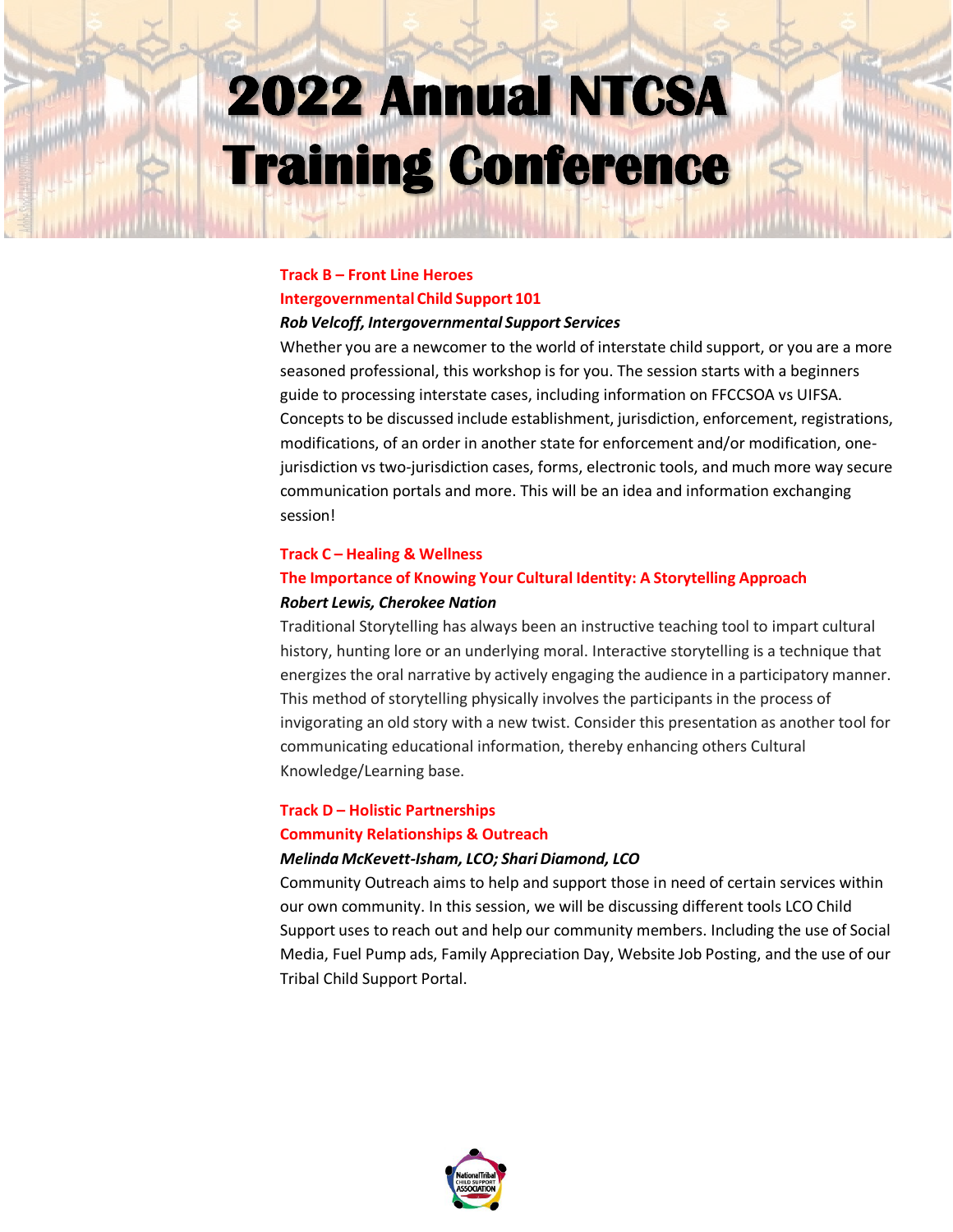### **Track E – Law & Order / Legal Jeopardy – The Game of Ethics**  *Nicholas Palos, NY State Family Courts*

This session is an interactive program modeled after the popular game show, Jeopardy and promises to engage participants in a fun and stimulating discussion of professional responsibility and ethical conduct while simultaneously providing guidance concerning fundamental issues and best practices. "What is…an ethics session you won't want to miss?"

### 4:30 p.m. – 6:30 p.m. **Cherokee Nation Cultural Art Activity** *Tonia Weavel, Tonya Still, and Sue Thompson; Cherokee National Treasures Multi Purpose Room*

All conference attendees are invited to come and learn more about Cherokee Nation lifeways by participating in creating either a personal basket design or a medallion! There will be cultural specialists on hand to provide demonstrations and provide the historical significance of these two types of art designs! It will be a great time to meet up with your colleagues, relax after a day of workshops, and create a piece of art that you can take with you as a reminder of your visit to the Cherokee Nation reservation! Please plan to meet up at this activity created especially for NTCSA attendees**.** There is no cost for attendees.

#### **Wednesday, June 15, 2022**

| $8:00$ a.m. $-3:00$ p.m.   | Registration                                                                                                                                                                                                                                                                                                                                                                                                                                                                                                                                                                                                              |
|----------------------------|---------------------------------------------------------------------------------------------------------------------------------------------------------------------------------------------------------------------------------------------------------------------------------------------------------------------------------------------------------------------------------------------------------------------------------------------------------------------------------------------------------------------------------------------------------------------------------------------------------------------------|
| $8:00$ a.m. $-9:00$ a.m.   | <b>Continental Breakfast</b>                                                                                                                                                                                                                                                                                                                                                                                                                                                                                                                                                                                              |
| $9:00$ a.m. $-10:15$ a.m.  | Plenary – Getting to Know Each Other, Interactive Session<br>Stacy Caudle, Kickapoo Tribe of Kansas; Marsha Harlan, Legal Advocates for Indian<br>Country<br>This interactive session utilizes the "All About Me" approach and is a popular teaching<br>strategy for students, but it can also be a great way for friends and colleagues to<br>recognize common interests, goals, likes and dislikes and to form a better connection<br>with one another. Come prepared to share a little bit about yourself during this<br>interactive discussion using Poll Everywhere. Don't be shy, we want to know all about<br>you! |
| $10:15$ a.m. $-10:30$ a.m. | <b>Morning Break / Visit with Exhibitors</b>                                                                                                                                                                                                                                                                                                                                                                                                                                                                                                                                                                              |

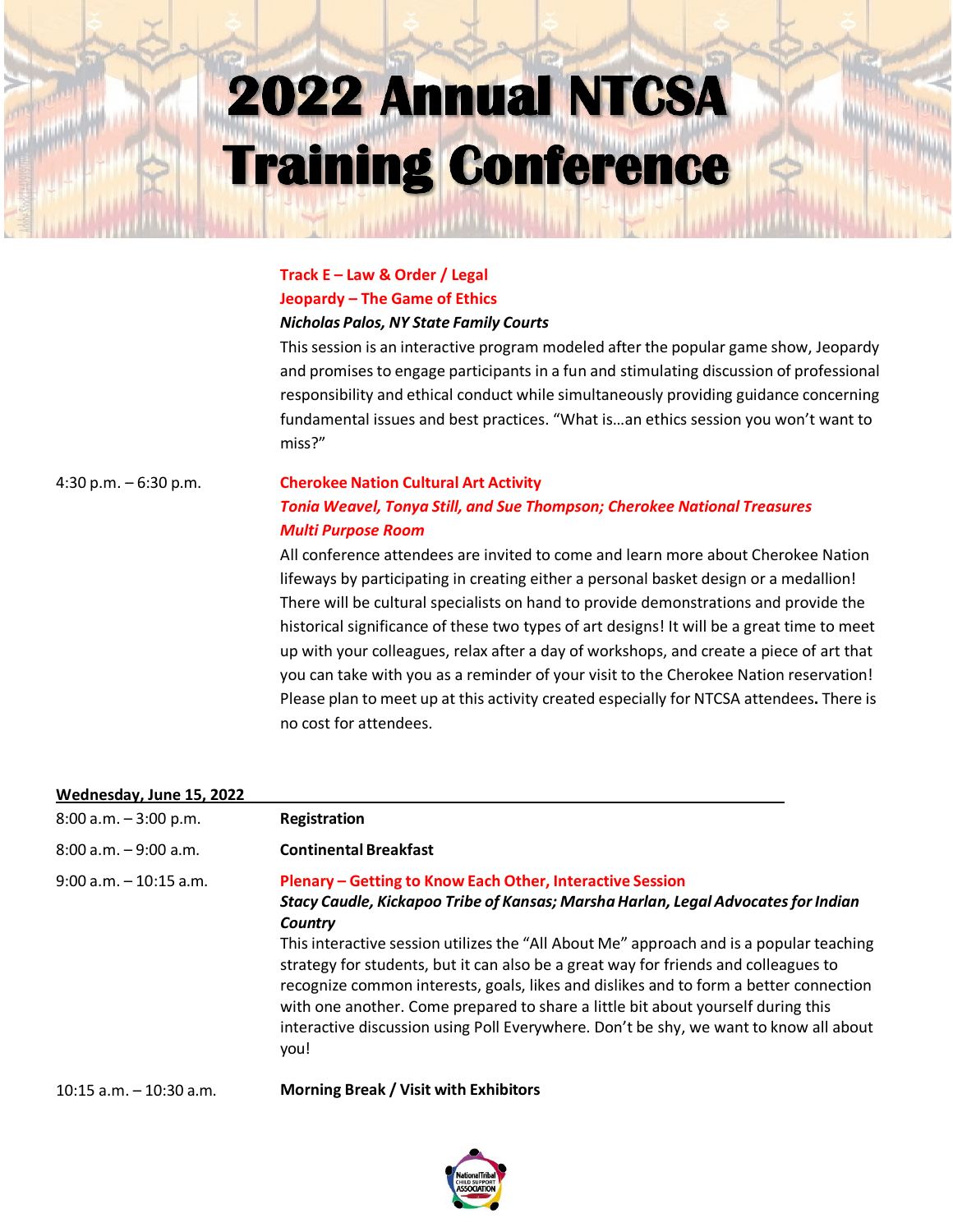#### **10:30 a.m. – 12:00 p.m. Concurrent Workshops**

### **Track A – Effective Operations / Federal Goal Setting, Performance Targets, and Tribal ReportData**

#### **Logan Green, Suquamish Tribe; April Lauzon, Saint Regis Mohawk Tribe; Dana Huckabee, OCSE; Melissa Johnson, OCSE**

Tribal programs have opportunity to set challenging goals unique to their programs with the data available and using the "SMART" principles.

### **Track B – Front Line Heroes** *DNA Certification Jani Rosario, Labcorp*

Take advantage of this opportunity to become a certified relationship testing collector! Labcorp is offering an Interactive Buccal Swab Collection Training session that will provide you with step-by-step instructions on the buccal swab collection process and a review of the chain of custody requirements necessary to perform collections at your agency's location. By the end of this session, you will have the knowledge needed to perform certified collections. Certificates of completion will be provided to individuals within two weeks of completing this session.

### **Track C – Healing & Wellness NEAR Science: Beyond ACE's- PART 1**

*Stacey Williams, CREOKS Health Services; Delainna Percifield, CREOKS Health Services*  The NEAR Science explores the Neurobiology, Epigenetics, ACEs Study and Resilience. We know that Adverse Childhood Experiences (ACEs) can increase risks of long-term physical, emotional and social disparities; however, we also know that protective factors can support children, adults and families and decrease those risks. This training explores how life experiences impact our biological nervous system. It takes a deeper dive into the ACEs Study and how to interpret the results to find best fit practices to increase the Core Protective Factors of building capabilities, increasing attachment and belonging, and fostering the growth of community, culture and spirituality.

#### **Track D – Holistic Partnerships**

#### **Overcoming Obstacles: Breaking Down CS ObligationsThrough Budgeting**

#### *Susan Sharp, Cherokee Nation*

This workshop will teach counselors and advocates how to teach parents who are required to pay child support the ability to budget and still have money to pay their own obligations.

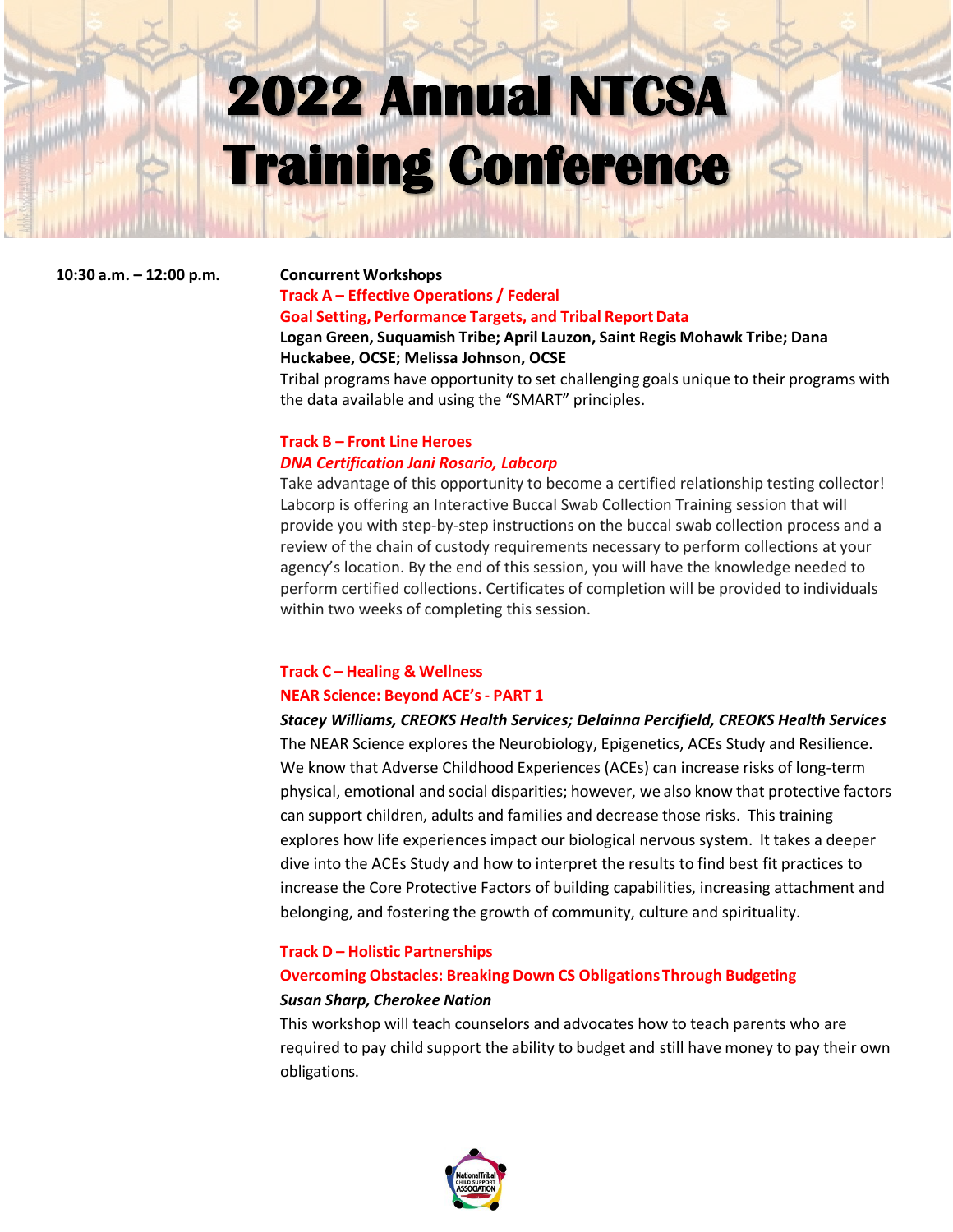#### **Track E – Law & Order / Legal**

### **The Expanding Circle of Tribal Enforcement Remedies** *Lara Webb Fors, Public Knowledge*

This workshop will give a 360-degree view of the enforcement tools available to IV-D tribal child support programs. We will discuss some history of the tools that the tribes own (income withholding orders) or borrow from the states (federal tax offset). We will also discuss enforcement against less-used income sources (settlements, payments to obligor parents) for your child support program to consider. Please come and share any new ideas your tribe is using or plans for the future.

12:00 p.m. – 1:00 p.m. **Lunch on Your Own**

#### 1:00 p.m. – 2:30 p.m. **Concurrent Workshops**

## **Track A – Effective Operations / Federal Compelling Storytelling Using Data**

#### *Veronica Riley, WICSEC President; Joe Mamlin, Grays Peak Strategies; Maureen Leif, Grays Peak Strategies*

When you find yourself advocating for your program, whether that's a change in policy, a funding request, or just getting people engaged and excited about a project, it's important to structure the information you are sharing in a way that gets to the result you want. Sometimes you can present data to support your position, but data by itself isn't always that compelling, and it can be difficult to make the connection between the data and how it impacts real people. You can share stories that better illustrate this, but stories alone are often not persuasive enough. Combining data with stories can give you the best of both by showing the quantitative proof as well as the qualitative impact of what you are proposing. In this interactive session we will dig into how to gather and use qualitative and quantitative data when making the case for your child support program. You'll hear the different kinds of data that are critical to collect and discuss strategies for organizing the data. We'll talk about real world examples and brainstorm together how to strengthen the program with storytelling and data.

## **Track B – Front Line Heroes Social Media Outreach for Beginners**

#### *Stacy Caudle, Kickapoo Tribe of Kansas*

Do you have a Facebook page and want to increase engagement? Have you considered a Twitter account but don't know the difference between a handle and a hashtag? DM, IG, RT have you SMH?? Join us for tips and tricks to create and maintain your program's social media presence.

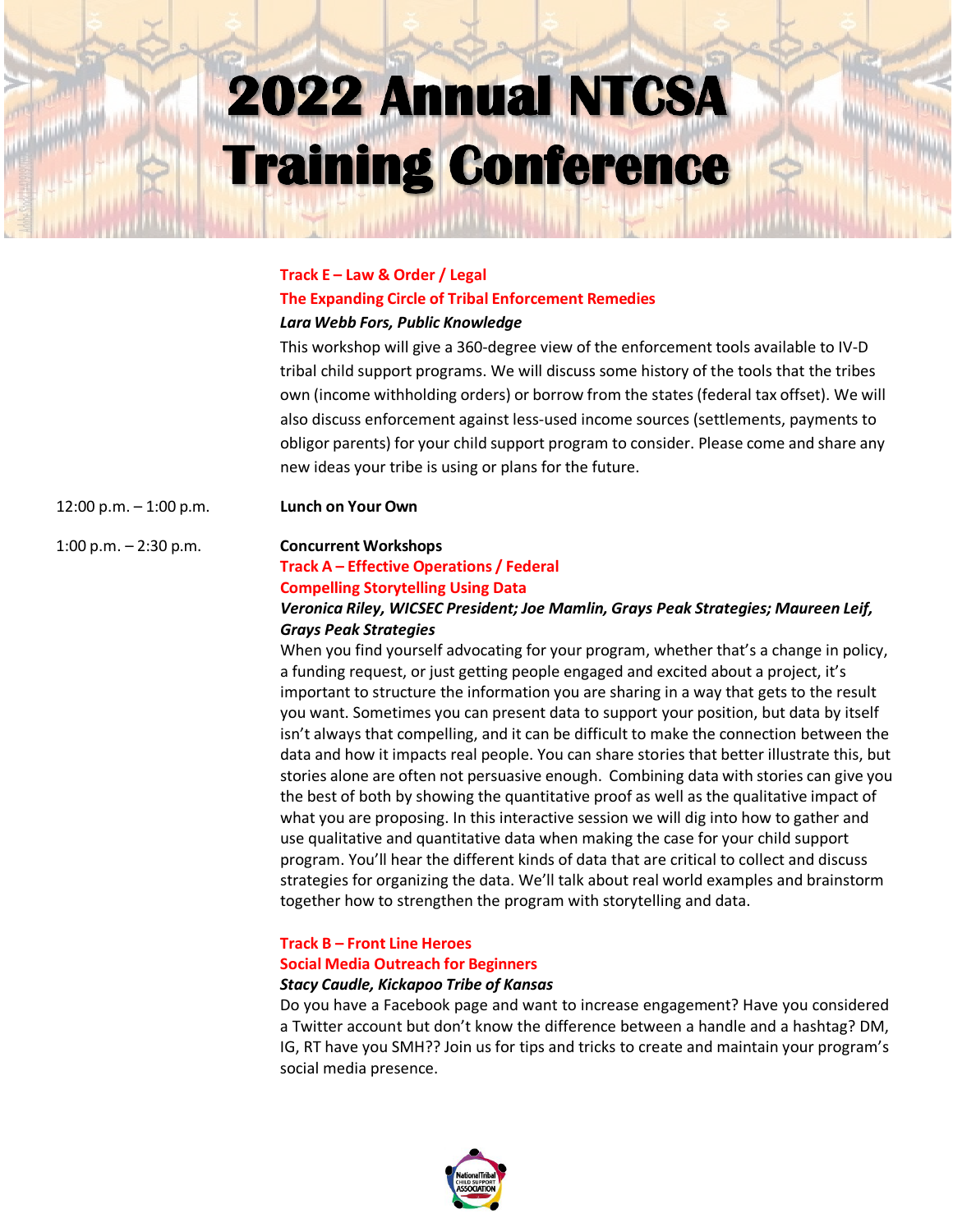#### **Track C – Healing & Wellness NEAR Science: Beyond ACE's – PART 2**

*Stacey Williams, CREOKS Health Services; Delainna Percifield, CREOKS Health Services*  The NEAR Science explores the Neurobiology, Epigenetics, ACEs Study and Resilience. We know that Adverse Childhood Experiences (ACEs) can increase risks of long-term physical, emotional and social disparities; however, we also know that protective factors can support children, adults and families and decrease those risks. This training explores how life experiences impact our biological nervous system. It takes a deeper dive into the ACEs Study and how to interpret the results to find best fit practices to increase the Core Protective Factors of building capabilities, increasing attachment and belonging, and fostering the growth of community, culture and spirituality**.**

### **Track D – Holistic Partnerships Out of Home Placement, ICW, Kinship Care**

#### *Delia Smith, Oneida Nation; Andrea Kihega, Otoe-Missouria Tribe*

This session will be an opportunity to share best practices for Program collaborations. The speakers will share their tribal agreements with other departments that are connected to families with children out of the home. Conversation on way to break down barriers between departments to optimize the best-case management techniques for clients.

#### **Track E – Law & Order / Legal Child Support – Ensuring the Best Interests of Children**

#### *Marsha Harlan, Legal Advocatesfor Indian Country; Charles Tripp, Indian Collaborative Consultants*

Ensuring the best interests of children is paramount in establishment and enforcement of child support services. Every child deserves a chance to succeed and to have their unique circumstances considered independently as we provide the basic foundations of identity and support. This session will provide lively dialogue pertaining to the definition of "best interests" and ways in which we can work to ensure the interests of each child is foremost in our efforts.

 $2:30$  p.m.  $-2:45$  p.m. **Afternoon Break / Visit with Exhibitors**

#### 2:45 p.m. – 4:00 p.m. **Concurrent Workshops**

### **Track A – Effective Operations / Federal**

### **Collaboration and to Share or Not to Share Between Child Support and Child Welfare Dana Huckabee, OCSE**

Discussion of best practices between agencies and what information can or cannot be shared based on federal requirements and in practice from tribal programs perspective.

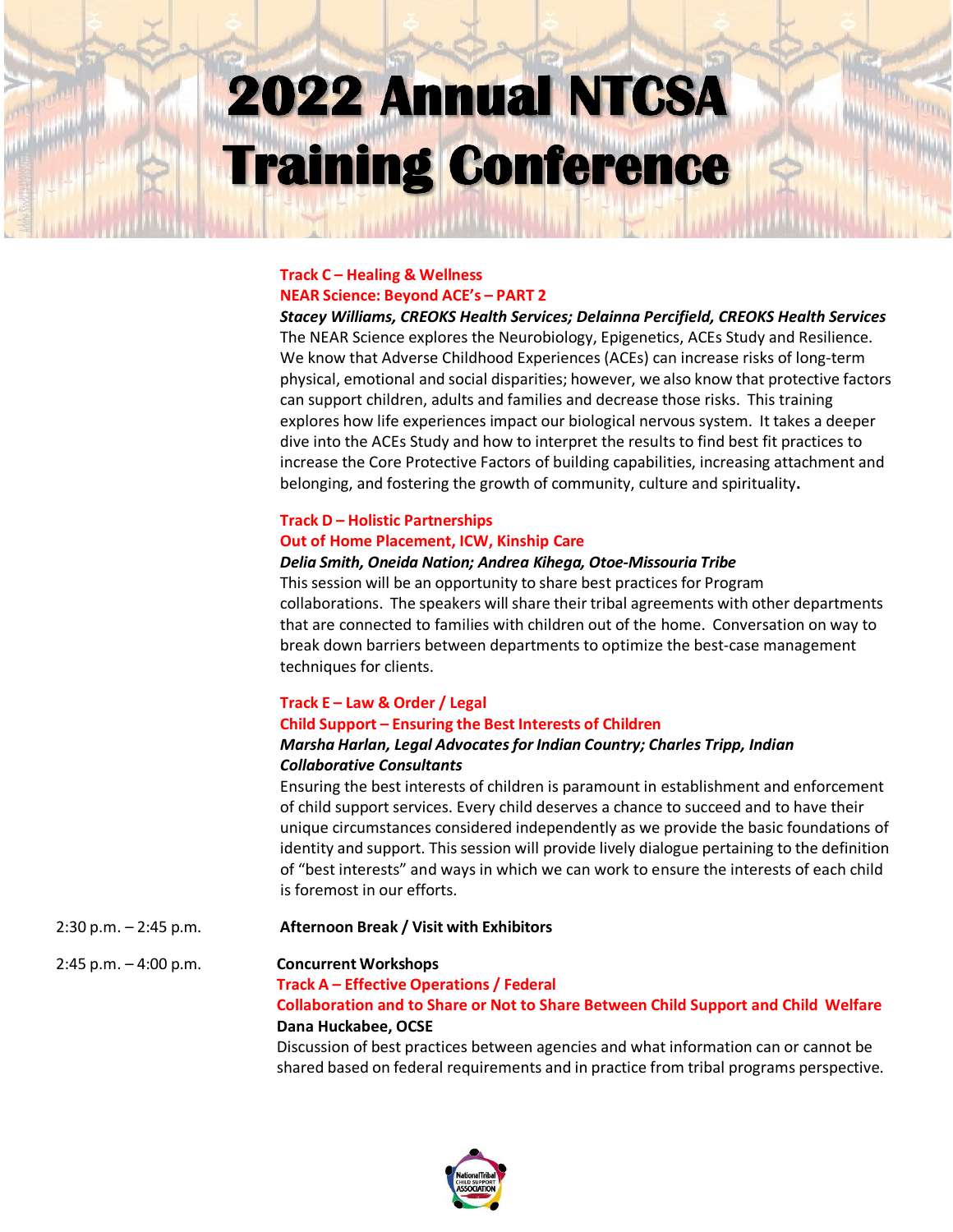## **Track B – Front Line Heroes**

### **Paternity Establishment / Disestablishment**

#### *Miranda Bush, Cherokee Nation; Julie Bushyhead, Oklahoma CSS; Valerie King, Cherokee Nation; Elysia Rodriguez, Ho-Chunk Nation*

Ever wonder how paternity is established when a child is born to parents that aren't married to each other? What if the mother and/or potential father are minors? What does an agency do when one of the parents is deceased and/or missing? Same sex couples or mother unknown? No, that is not a typo, these are actual scenarios from child support agencies. Join us for an interactive panel discussion about the establishment/disestablishment of paternity.

#### **Track C – Healing & Wellness**

#### **Employee Wellness**

#### *Chance Rush*

As child support staff, we all know the balance between life and work can be difficult. Too many times we find ourselves feeling overwhelmed by the situations we face in our daily jobs, only to go home to a whole new set of situations which require our attention. From time to time, we all find ourselves dealing with that familiar "burned-out" feeling. This engaging session will provide insight into ways to recharge your battery, rejuvenate your motivation and restore your focus. Your health and wellbeing are important. Come join us for this lively session. Your work matters!

## **Track D – Holistic Partnerships TANF & Public Assistance**

#### *Delia Smith, Oneida Nation; Sandy Cloer, Eastern Band of Cherokee*

Communication between TANF/ Public Assistance programs and the Child Support Agency assist families move toward an improved financial livelihood. The session will help explain the importance of a strong relationship between TANF and Public Assistance programs with Child Support programs. We will explore options and that can improve relationships between Child Support and TANF programs. This session will also be used as an open forum for other tribes to share their best practices or as an opportunity to take new ideas back to your respective programs.